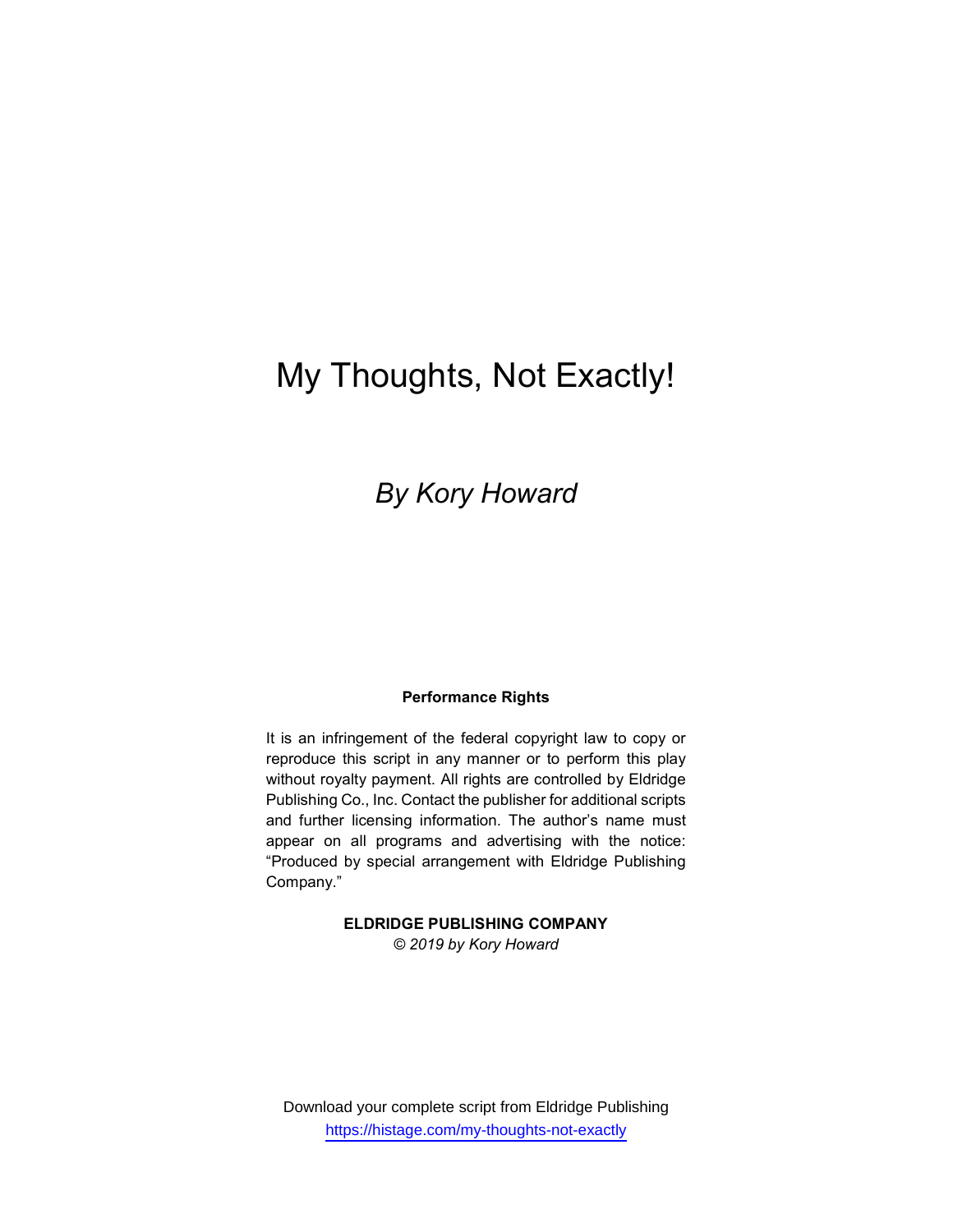My Thoughts, Not Exactly! - 2 -

#### **DEDICATION**

#### For all those on their first date!

#### STORY OF THE PLAY

Have you ever asked yourself, "What was I thinking?" Well Spencer and Olivia are doing just that – while on their first date! Their conscious minds (played by two separate actors) are present on stage, sharing their thoughts (often contradictory thoughts!) on the conversation. Things get off to a rocky start, the usual awkward silences ensue, but the complications really begin when both their exes show up. Furthermore, Olivia produces her checklist of grueling questions for Spencer to test whether he is "boyfriend material." The date concludes with Olivia meeting Spencer's parents, even though it is just a first date! This show offers a lot of laughs and opportunities for physical humor.

#### CAST OF CHARACTERS

 $(5 m, 4 w)$ 

WAITER: (m) Basic waiter. French. SPENCER: (m) Average guy, slightly nerdy. OLIVIA: (w) Average woman. SPENCER'S CONSCIENCE (SC): (m) Dressed in black or dressed very cool. OLIVIA'S CONSCIENCE (OC): (w) Dressed in black or classy outfit. NATHAN: (m) Olivia's brother who poses as her friendly exboyfriend. KATIE: (w) Spencer's ex-girlfriend. LLOYD: (m) Spencer's dad. HELEN: (w) Spencer's mom.

#### **SETTING**

A single restaurant table with two chairs sit center stage. Two boxes - Stage Right and Stage Left of chairs.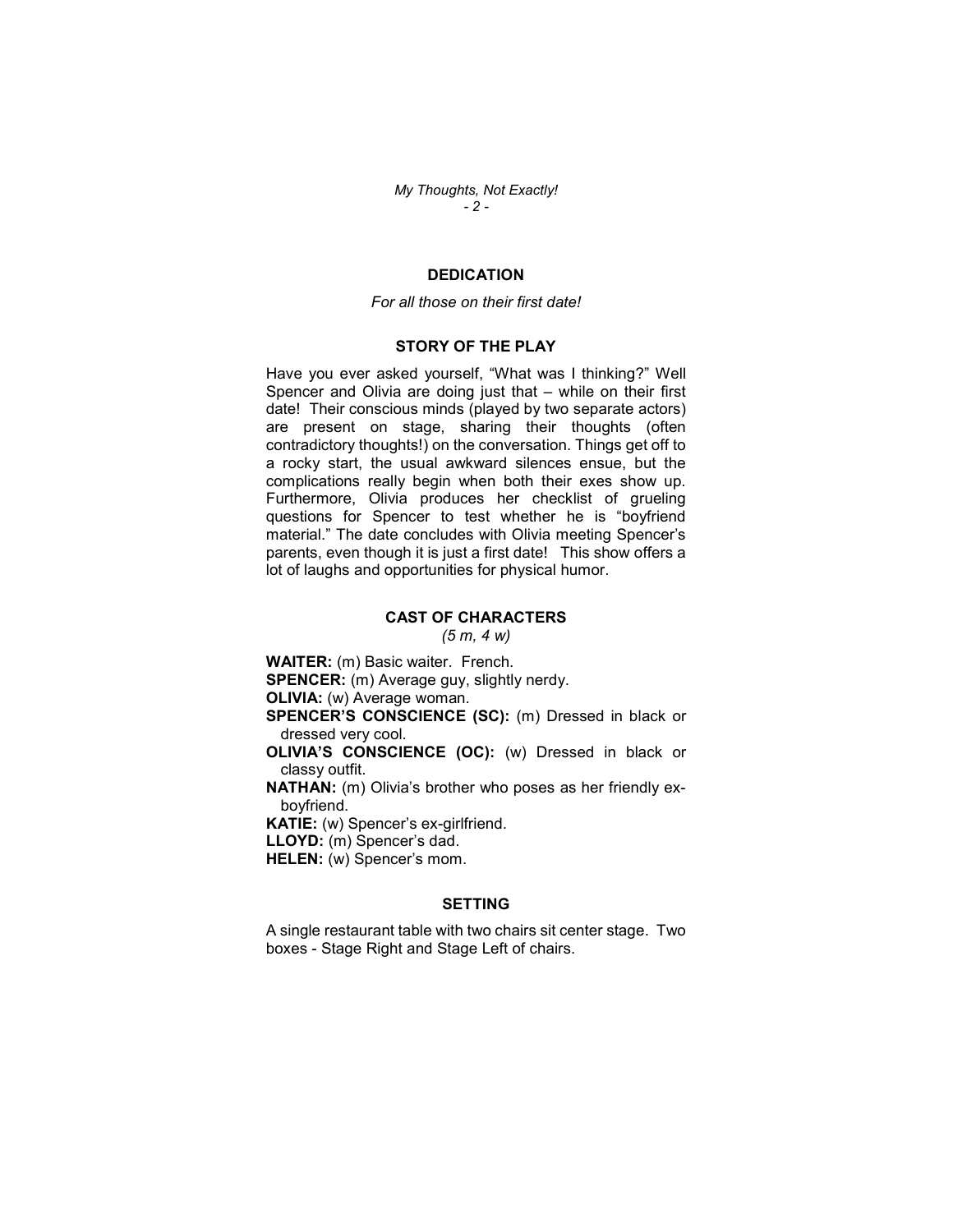#### My Thoughts, Not Exactly!

(AT RISE: A single LIGHT shines on the table, romantic MUSIC plays. WAITER enters and puts candles on the table. LIGHTS up.)

WAITER: (To audience.) Bonjour. Thank you for joining us. I will be your maître d' for this evening. Let me begin by offering you some food ... for thought. Oh, I'm sorry. Did you think I was actually going to serve you something to eat? Ha-ha. Silly you. Our budget is way too small for that. No, but I do have a question for you to chew on. How many of you have ever wanted to know what another person was thinking, especially when on a date? (Ad lib response as desired: i.e. "Some of you really need to go out more!") What you are about to witness is a couple on their very first date. However, you will also experience the thoughts of this couple, represented by their consciences on these boxes here. Thank you for choosing us for your entertainment this evening. Please enjoy "My Thoughts, Not Exactly!"

(SPENCER enters with his CONSCIENCE.)

WAITER: (Cont'd.) Good evening, sir. SPENCER: Hello. WAITER: Will this table do? SPENCER: Yes, this will be fine. SC: A little simple. WAITER: Will anyone be joining you this evening? SPENCER: Yes, a woman named Olivia. I guess I'm early. SC: Great. Another date that's stood me up. **SPENCER:** That's five in the last month. WAITER: Excuse me? Five in the last month? SPENCER: Oh sorry. I didn't mean to say that out loud. WAITER: I do that all the time. I once accidentally called a woman a pig to her face. I didn't realize I had said anything until her husband socked me in the eye. **SPENCER:** That's some story. SC: Idiot!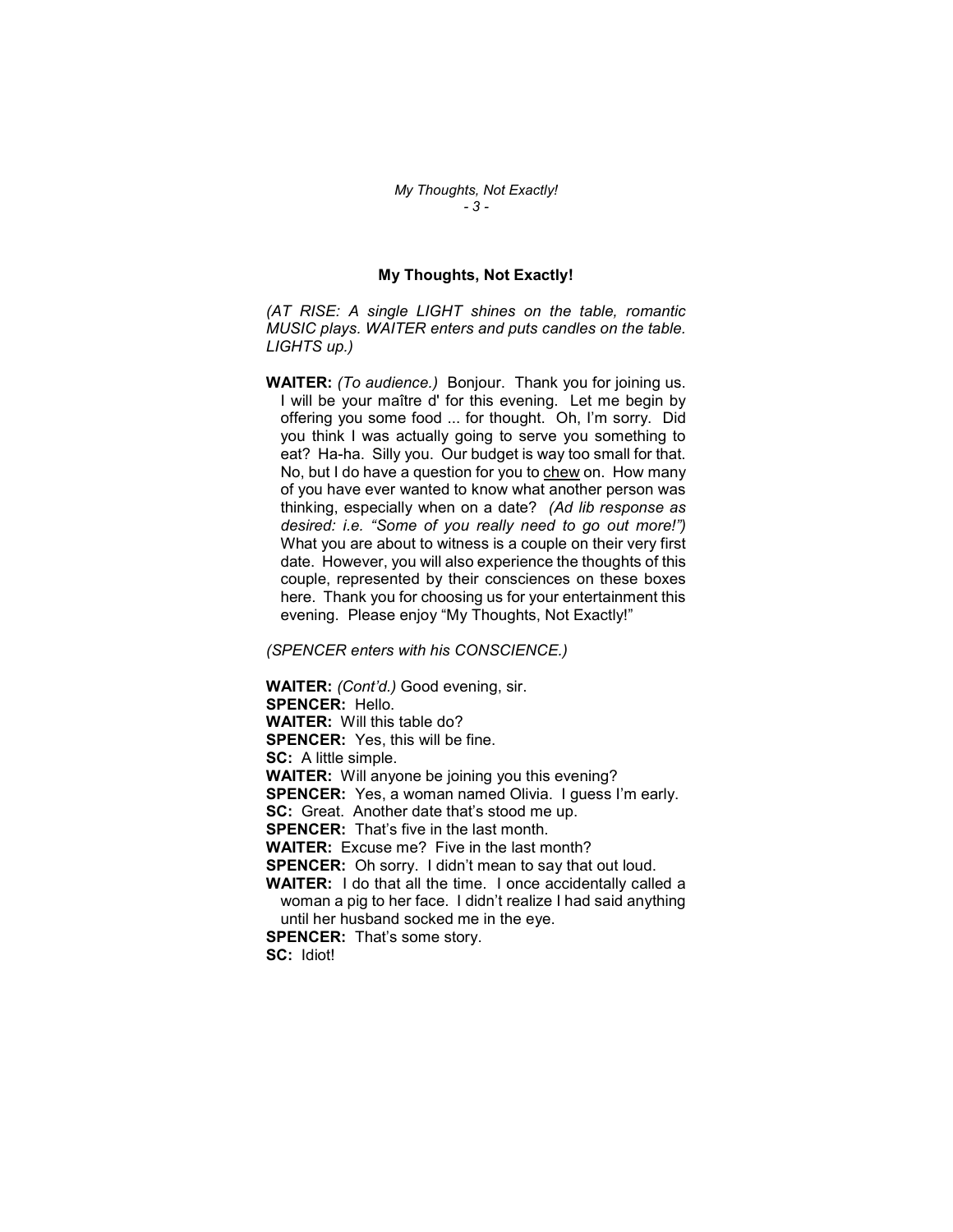My Thoughts, Not Exactly! - 4 -

WAITER: Would you like to start off with something to drink? SPENCER: Water would be fine. WAITER: Would you like something for your girlfriend? **SPENCER:** Not my girlfriend. Just a date. WAITER: I see. My mistake. SPENCER: It's okay. Just water for her as well. WAITER: Parfait (perfect). I'll be out with those in a minute. Please enjoy some of our complimentary bread. SPENCER: Thanks.

(Beat.)

SC: I give it three more minutes. Might as well take advantage of this bread until then. SPENCER: Eh, why not.

(SPENCER shoves a whole roll into his mouth. OLIVIA and her CONSCIENCE enter.)

OLIVIA: Excuse me? Are you Spencer? SPENCER: (Mouth full of food) Owwiviaa? OC: Gross. SC: Get rid of that cud!

(SPENCER looks wildly around.)

SC: (Cont'd.) Spit it out!

(SPENCER goes to spit it into a napkin.)

SC: (Cont'd.) Never mind! Don't do that. Just swallow it.

SPENCER: (Painfully swallows it.) Ow. OC: Oh gross! What have I gotten myself into here? Any way I can escape? SPENCER: Olivia, you look exactly like your profile picture. OLIVIA: You look like your profile picture as well. **SPENCER:** Well, it has been a few... SC: Years!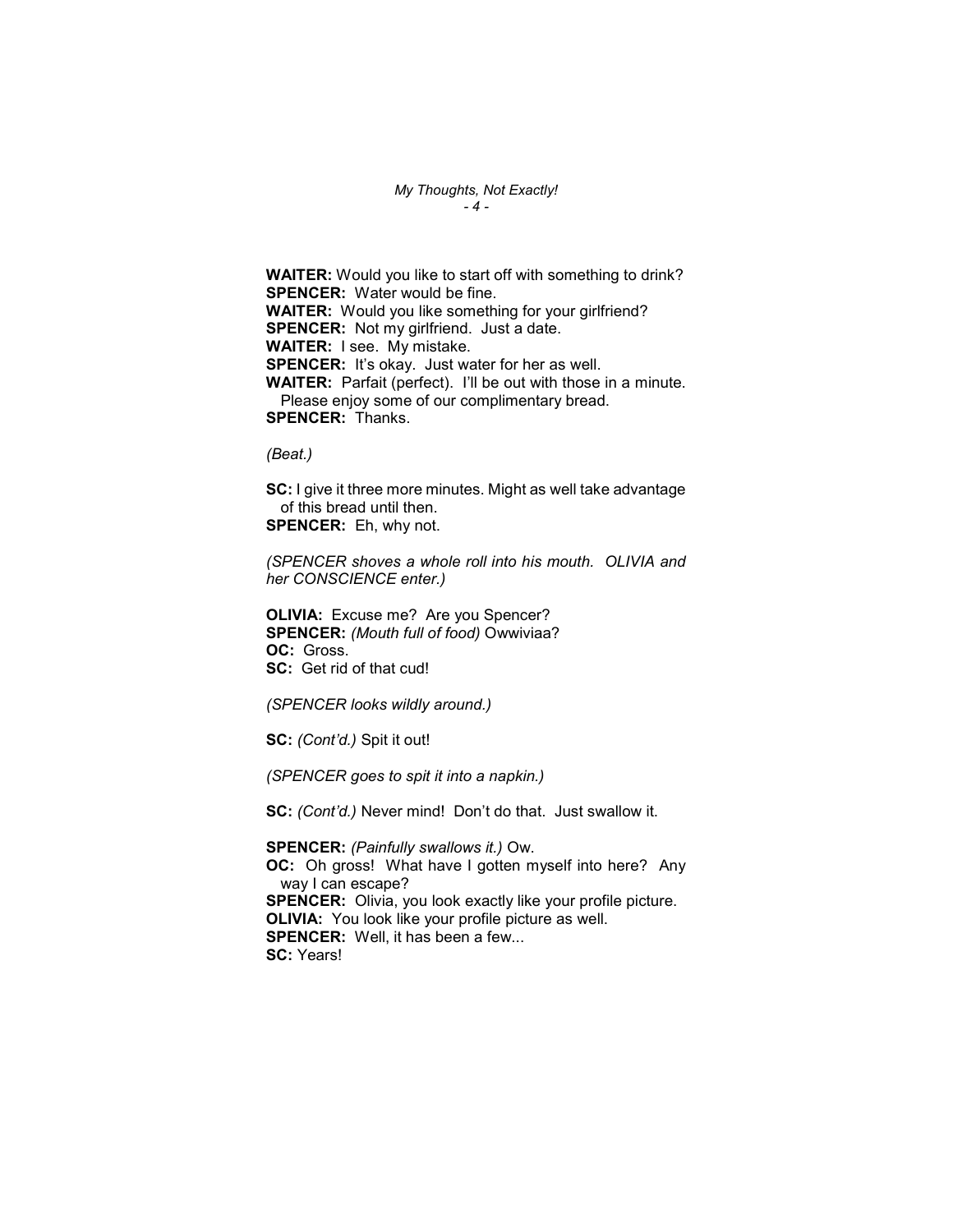#### My Thoughts, Not Exactly! - 5 -

SPENCER: Months since I took that picture. OC: Not! OLIVIA: It's nice to meet you face to face. SPENCER: Same. OLIVIA: Sorry I was late. I was…uh... OC: Say "texting my bestie" … or maybe "my ex-boyfriend"  $\ldots$  or— OLIVIA: Stuck in traffic. You know how it is. SPENCER: Of course. Not a problem. OLIVIA: Have you ordered yet? SPENCER: Nope. The waiter just left to get drinks. I hope you like water.

(OC reacts with an eye roll.)

OLIVIA: Sounds good. SPENCER: Please sit. SC: Get the chair for her! SPENCER: Oh, here. Allow me.

(SPENCER gets up and pulls the chair out for OLIVIA.)

OLIVIA: Thank you. OC: No escaping now! SC: All right, bub. Better put on a good show.

(Beat as they get situated. Both SPENCER and OLIVIA look awkwardly around.)

OC: And let the awkward silence start! SPENCER: So… OLIVIA: So...

(WAITER enters.)

SC / OC: Thank goodness! WAITER: Ah, I see that the woman has arrived. Olive is it? OLIVIA: Olivia.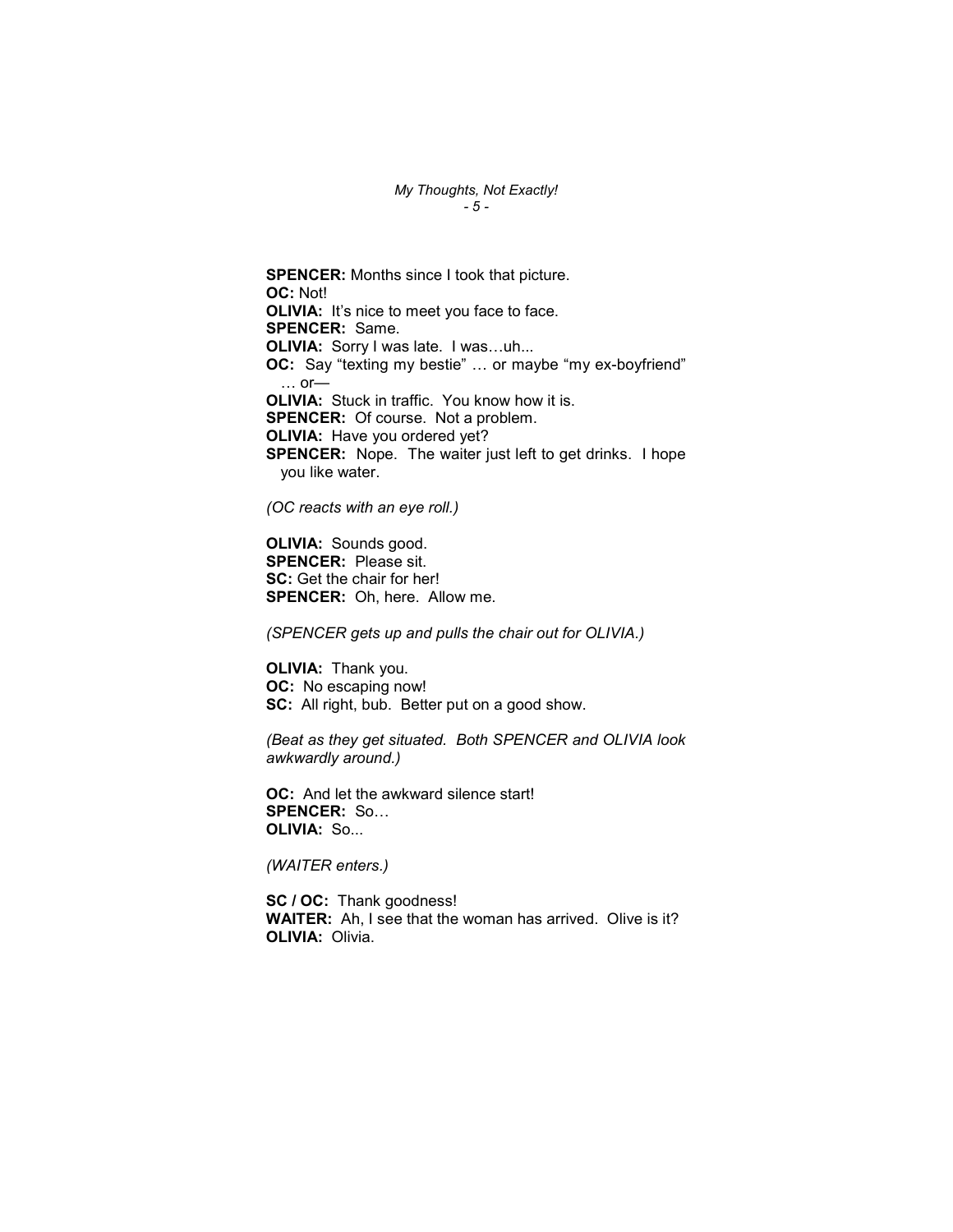My Thoughts, Not Exactly! - 6 -

WAITER: Pardon. Here are your drinks. (Sets glasses on table and pours drinks during conversation.) OC: Oh my. He is cute!

(OLIVIA stares at the WAITER.)

SC: What is she staring at? WAITER: And how you are this evening? OLIVIA: Much better now. SC: Maybe he has two different colored eyes. Recon mission! SPENCER: Can I have a straw please? WAITER: Oui, oui.

(SPENCER grabs the WAITER by the collar as he leans over to set the straw on the table and looks into his eyes.)

SPENCER: Not the eyes. WAITER: Pardon? SPENCER: Oh, nothing. So sorry.

(OLIVIA continues to stare.)

OC: More than cute.

SC: Maybe he has a booger hanging out his nose.

SPENCER: Excuse me, but I think you have something... (SPENCER rubs his nose, hinting to the WAITER to do the same.)

WAITER: Excusez-moi. (Rubs his nose.) Madame, straw? OC: That's enough staring.

(OLIVIA doesn't break.)

OC: (Cont'd.) Livie! Stop it! Break contact! WAITER: Straw?

OLIVIA: (Finally breaking her trance.) Oh, yes, please. You know that you're really good at your job, I mean the way you hold the straw. So suave.

SC: Really? I'm right here! He's not even that good looking! WAITER: I'll be back in a minute to take your orders.